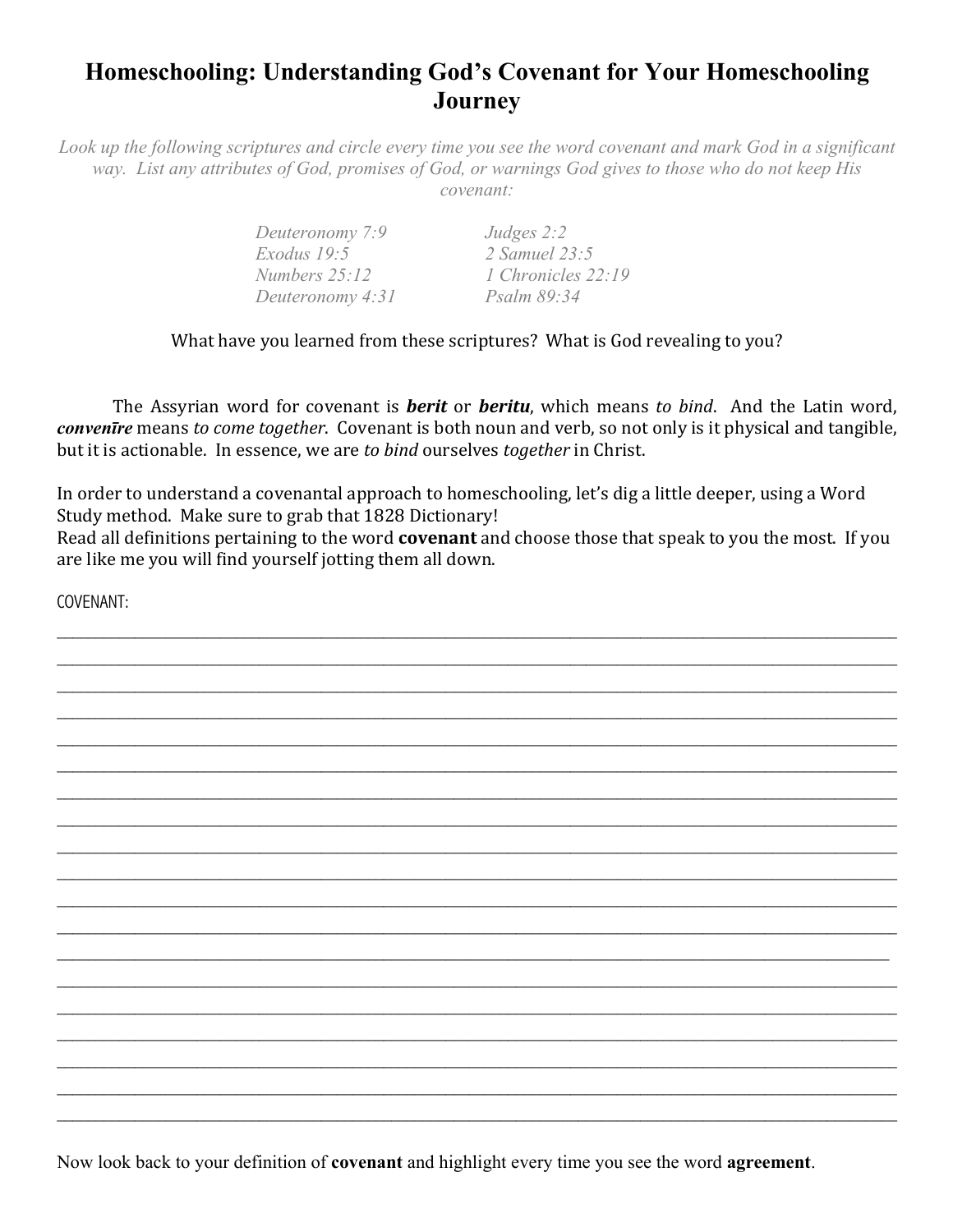Repeat the above concept for agreement and highlight promise. I know this is tedious, but it will render insight and it is worthy of your time to complete.

Define PROMISE:

Did you notice that promise is also a noun and a verb? Why do you think it is important to emphasize this distinction?

Based on this word study, what have you learned about the importance of a Covenant?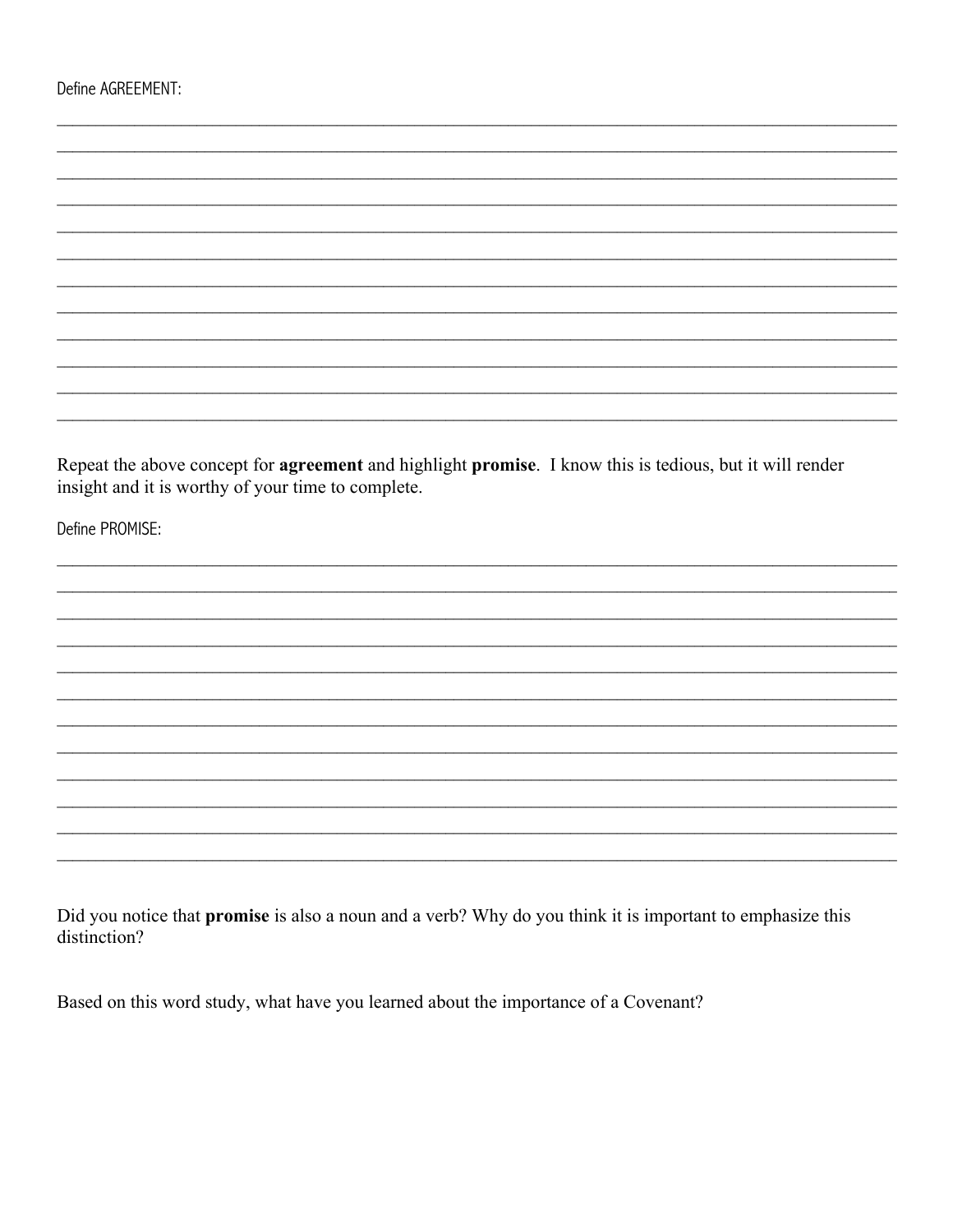God's promises are not merely a written document; His promises are binding and actionable. He will never break His agreement with you. As homeschooling parents we must see the value in God's covenant with us. He won't allow our journey to be destroyed. His mission will always prosper, we only need to take up His offerings and bind them in our heart.

In the space below write a prayer asking God to reveal His covenant to you. Ask Him to direct your path and help you to seek, visualize, and put into action the promises He makes to you.

\_\_\_\_\_\_\_\_\_\_\_\_\_\_\_\_\_\_\_\_\_\_\_\_\_\_\_\_\_\_\_\_\_\_\_\_\_\_\_\_\_\_\_\_\_\_\_\_\_\_\_\_\_\_\_\_\_\_\_\_\_\_\_\_\_\_\_\_\_\_\_\_\_\_\_\_\_\_\_\_\_\_\_\_\_\_\_\_\_\_\_\_\_\_\_\_\_\_\_\_\_\_\_\_\_\_\_\_ \_\_\_\_\_\_\_\_\_\_\_\_\_\_\_\_\_\_\_\_\_\_\_\_\_\_\_\_\_\_\_\_\_\_\_\_\_\_\_\_\_\_\_\_\_\_\_\_\_\_\_\_\_\_\_\_\_\_\_\_\_\_\_\_\_\_\_\_\_\_\_\_\_\_\_\_\_\_\_\_\_\_\_\_\_\_\_\_\_\_\_\_\_\_\_\_\_\_\_\_\_\_\_\_\_\_\_\_ \_\_\_\_\_\_\_\_\_\_\_\_\_\_\_\_\_\_\_\_\_\_\_\_\_\_\_\_\_\_\_\_\_\_\_\_\_\_\_\_\_\_\_\_\_\_\_\_\_\_\_\_\_\_\_\_\_\_\_\_\_\_\_\_\_\_\_\_\_\_\_\_\_\_\_\_\_\_\_\_\_\_\_\_\_\_\_\_\_\_\_\_\_\_\_\_\_\_\_\_\_\_\_\_\_\_\_\_ \_\_\_\_\_\_\_\_\_\_\_\_\_\_\_\_\_\_\_\_\_\_\_\_\_\_\_\_\_\_\_\_\_\_\_\_\_\_\_\_\_\_\_\_\_\_\_\_\_\_\_\_\_\_\_\_\_\_\_\_\_\_\_\_\_\_\_\_\_\_\_\_\_\_\_\_\_\_\_\_\_\_\_\_\_\_\_\_\_\_\_\_\_\_\_\_\_\_\_\_\_\_\_\_\_\_\_\_ \_\_\_\_\_\_\_\_\_\_\_\_\_\_\_\_\_\_\_\_\_\_\_\_\_\_\_\_\_\_\_\_\_\_\_\_\_\_\_\_\_\_\_\_\_\_\_\_\_\_\_\_\_\_\_\_\_\_\_\_\_\_\_\_\_\_\_\_\_\_\_\_\_\_\_\_\_\_\_\_\_\_\_\_\_\_\_\_\_\_\_\_\_\_\_\_\_\_\_\_\_\_\_\_\_\_\_\_ \_\_\_\_\_\_\_\_\_\_\_\_\_\_\_\_\_\_\_\_\_\_\_\_\_\_\_\_\_\_\_\_\_\_\_\_\_\_\_\_\_\_\_\_\_\_\_\_\_\_\_\_\_\_\_\_\_\_\_\_\_\_\_\_\_\_\_\_\_\_\_\_\_\_\_\_\_\_\_\_\_\_\_\_\_\_\_\_\_\_\_\_\_\_\_\_\_\_\_\_\_\_\_\_\_\_\_\_ \_\_\_\_\_\_\_\_\_\_\_\_\_\_\_\_\_\_\_\_\_\_\_\_\_\_\_\_\_\_\_\_\_\_\_\_\_\_\_\_\_\_\_\_\_\_\_\_\_\_\_\_\_\_\_\_\_\_\_\_\_\_\_\_\_\_\_\_\_\_\_\_\_\_\_\_\_\_\_\_\_\_\_\_\_\_\_\_\_\_\_\_\_\_\_\_\_\_\_\_\_\_\_\_\_\_\_\_ \_\_\_\_\_\_\_\_\_\_\_\_\_\_\_\_\_\_\_\_\_\_\_\_\_\_\_\_\_\_\_\_\_\_\_\_\_\_\_\_\_\_\_\_\_\_\_\_\_\_\_\_\_\_\_\_\_\_\_\_\_\_\_\_\_\_\_\_\_\_\_\_\_\_\_\_\_\_\_\_\_\_\_\_\_\_\_\_\_\_\_\_\_\_\_\_\_\_\_\_\_\_\_\_\_\_\_\_ \_\_\_\_\_\_\_\_\_\_\_\_\_\_\_\_\_\_\_\_\_\_\_\_\_\_\_\_\_\_\_\_\_\_\_\_\_\_\_\_\_\_\_\_\_\_\_\_\_\_\_\_\_\_\_\_\_\_\_\_\_\_\_\_\_\_\_\_\_\_\_\_\_\_\_\_\_\_\_\_\_\_\_\_\_\_\_\_\_\_\_\_\_\_\_\_\_\_\_\_\_\_\_\_\_\_\_\_ \_\_\_\_\_\_\_\_\_\_\_\_\_\_\_\_\_\_\_\_\_\_\_\_\_\_\_\_\_\_\_\_\_\_\_\_\_\_\_\_\_\_\_\_\_\_\_\_\_\_\_\_\_\_\_\_\_\_\_\_\_\_\_\_\_\_\_\_\_\_\_\_\_\_\_\_\_\_\_\_\_\_\_\_\_\_\_\_\_\_\_\_\_\_\_\_\_\_\_\_\_\_\_\_\_\_\_\_ \_\_\_\_\_\_\_\_\_\_\_\_\_\_\_\_\_\_\_\_\_\_\_\_\_\_\_\_\_\_\_\_\_\_\_\_\_\_\_\_\_\_\_\_\_\_\_\_\_\_\_\_\_\_\_\_\_\_\_\_\_\_\_\_\_\_\_\_\_\_\_\_\_\_\_\_\_\_\_\_\_\_\_\_\_\_\_\_\_\_\_\_\_\_\_\_\_\_\_\_\_\_\_\_\_\_\_\_ \_\_\_\_\_\_\_\_\_\_\_\_\_\_\_\_\_\_\_\_\_\_\_\_\_\_\_\_\_\_\_\_\_\_\_\_\_\_\_\_\_\_\_\_\_\_\_\_\_\_\_\_\_\_\_\_\_\_\_\_\_\_\_\_\_\_\_\_\_\_\_\_\_\_\_\_\_\_\_\_\_\_\_\_\_\_\_\_\_\_\_\_\_\_\_\_\_\_\_\_\_\_\_\_\_\_\_\_

## **DIG DEEPER & SEEK SCRIPTURE:**

Take time throughout the week to research as many scriptures regarding *covenant* and any and all synonyms. When you have the time, bullet point the main ideas below: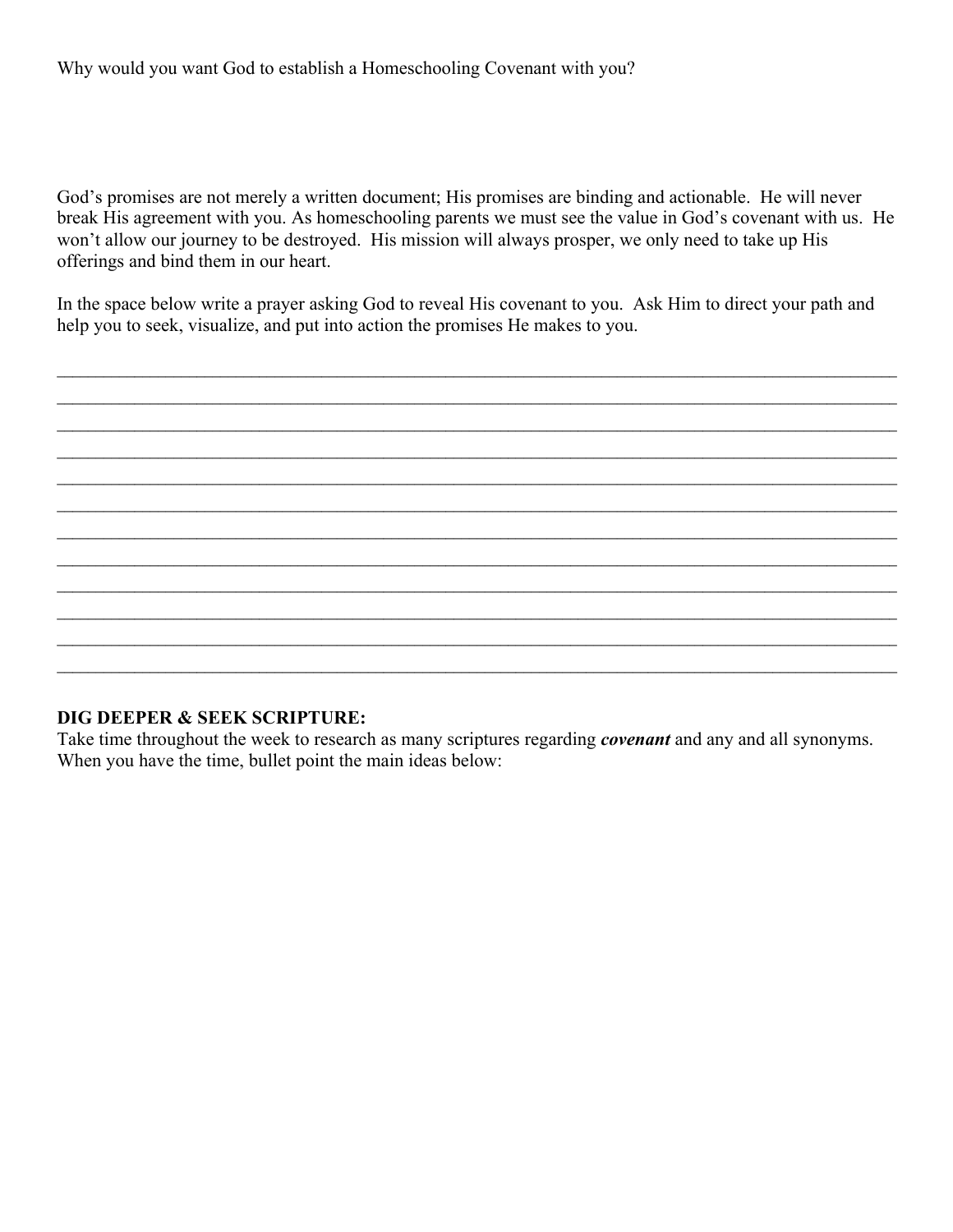## **Creating Your Covenant/Vision/Mission Statement Questionnaire Worksheet #1**

1. Based on what you have learned thus far about education, the roles of the parent, and God keeping His promises, what do you believe about education?

2. What/Who is at the center of your educational vision? Where will you go for guidance and why? Who/what dictates each decision that you make? Where did academic subjects come from?

3. Are there any verses that speak to you? Can these verses become your school motto? If not a verse, what about a quote from a favorite author or something that just resonates with you.

4. What specifically do you feel called to do regarding homeschooling? Are you called to teach to the test, build character and virtue, build relationships, or have mastery in specific subjects? What is the desire of your heart for your children with regard to education?

5. List further Biblical, literary, or historic support that edifies your choices in homeschooling.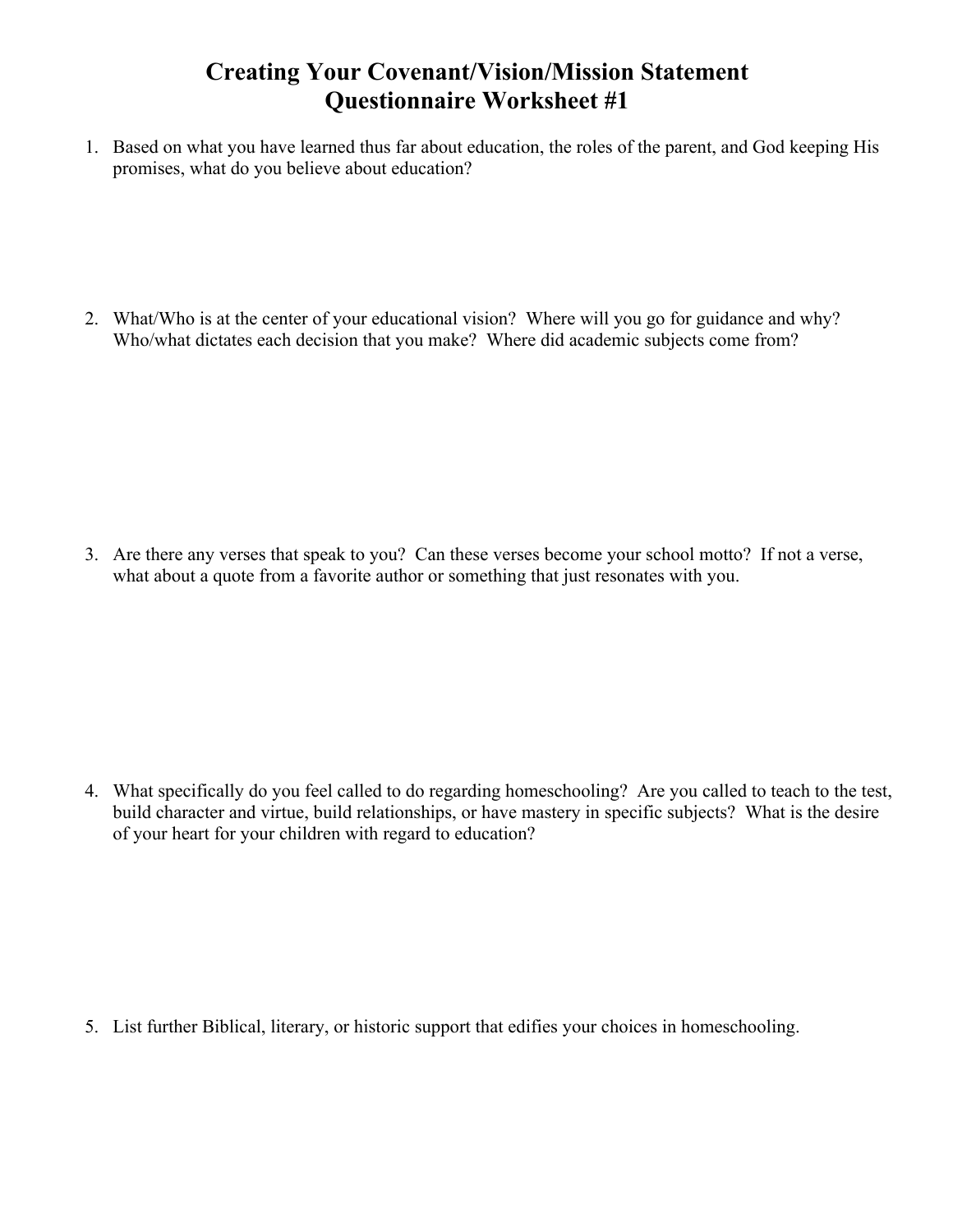6. List what you desire your children to accomplish (spiritually/academically):

7. List the promises you will make as a parent to facilitate a healthy educational environment: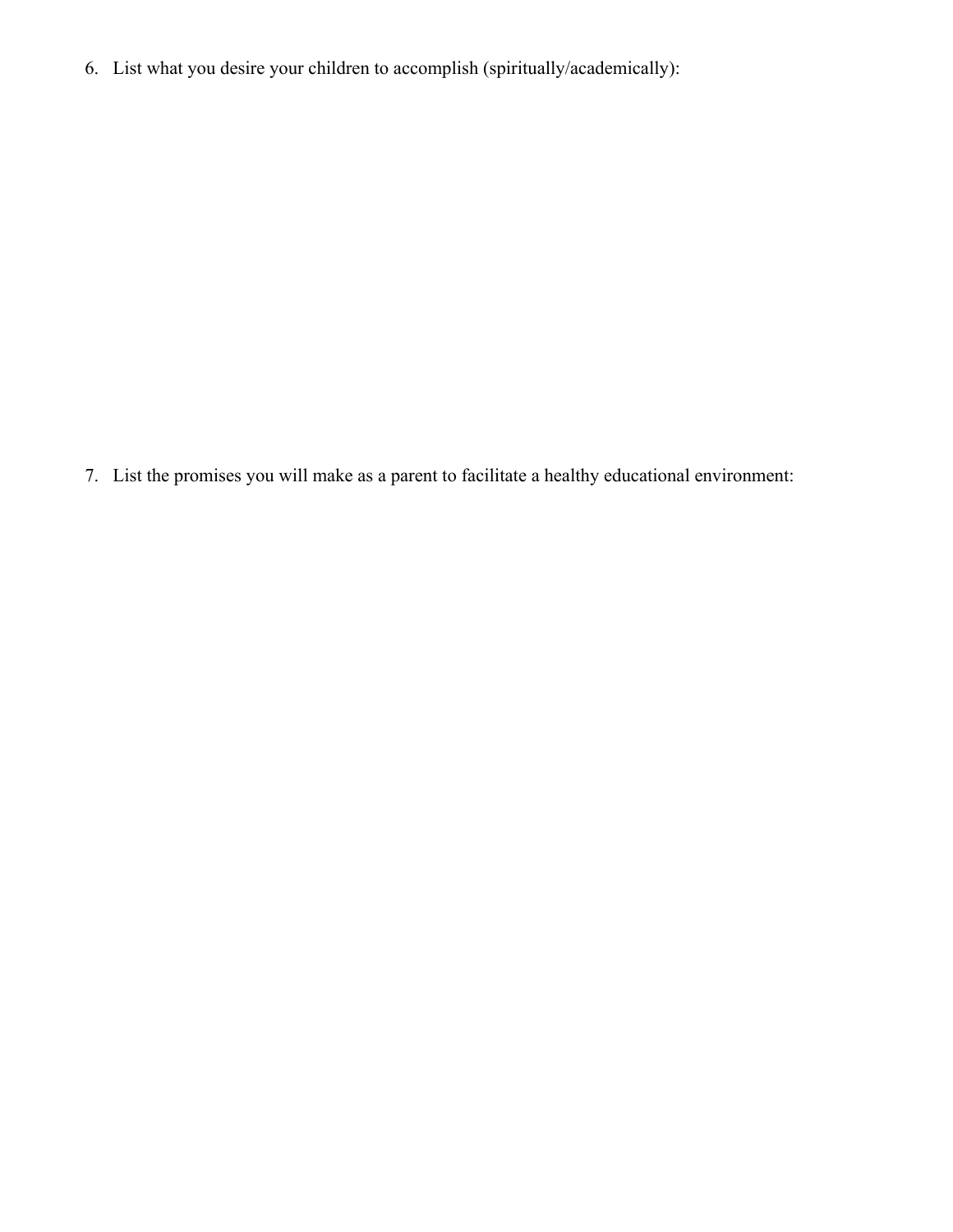## **Creating Your Covenant/Vision/Mission Statement**

Alternative Questions Worksheet

1. What are the reasons we are homeschooling? Are we called by God? Do we want our children to understand that all academic subjects come from the Lord?

2. What is our Mission Statement or Statement of Faith? Take some time to seek the scriptures, if you haven't already. Add as many as you feel edify your 'statement'.

- 3. Who's the Principal? Who's the teacher(s)?
- 4. What is expected of the Principal?
- 5. What is expected of the Teacher(s)?
- 6. What is expected of the children (students)?

7. What are your hours of operation? How long are you committing to homeschool? How many hours a day do you want to homeschool? What time in the day works best for you? You can even set a minute per subject commitment. What will work best for your family? Do you plan to commit a year at a time, or has God made it very clear this is an all or nothing deal? Depending on the state you live in, you may have to follow some requirements, so make sure to research your state. Here is a link I highly recommend www.HSLDA.org